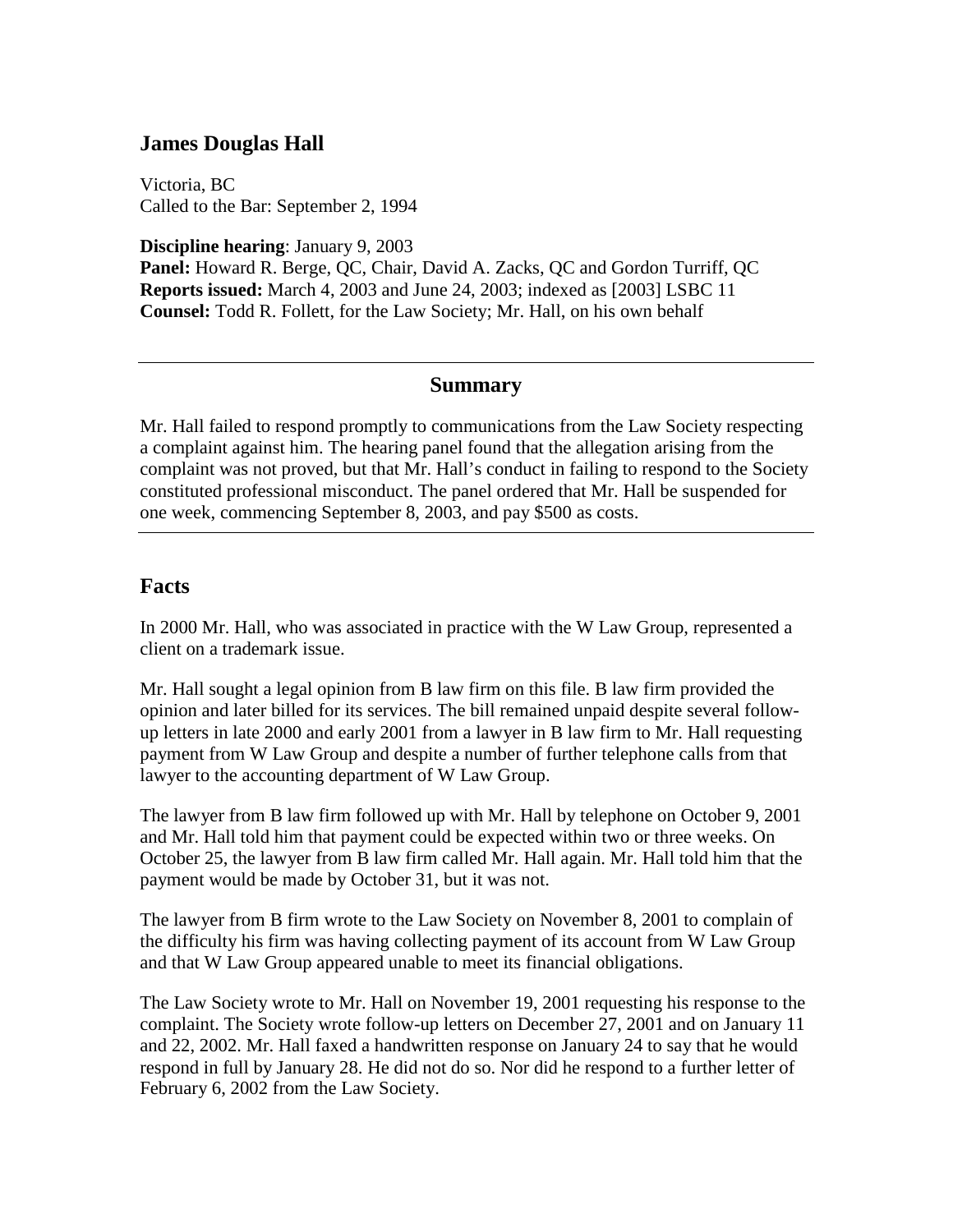From the documentation before it, the panel concluded that B law firm understood the debt was owed by W Law Group and did not consider Mr. Hall personally responsible for its payment.

B law firm did not receive payment of its account until after bringing a collection action.

# **Verdict**

## **Payment of practice debt**

The panel found that it had not been proved that Mr. Hall had failed to fulfil a financial obligation in the course of his practice, and the count of the citation respecting this allegation was dismissed. Since the debt was owed by the W Law Group and not Mr. Hall, the panel noted it was unclear why Law Society staff had written to Mr. Hall and not to the partners or one of the partners of the W Law Group.

The panel noted that, nevertheless, as the lawyer who had committed W Law Group to paying the account of another law firm, Mr. Hall had a responsibility to inform a partner in W Law Group much earlier than he did that the debt was unpaid. It was not right for him to let the matter languish. Mr. Hall also should not have told the lawyer at B law firm that the outstanding bill would be paid when he could only hope that it would be.

In the panel's view, problems of this kind are easily avoided. Law firms should have their employed and contract lawyers tell people whose services are required in the interests of clients that they must do one of the following:

- make their financial arrangements directly with clients, bill the clients directly and look only to the clients for payment;
- bill the firm and look only to the firm for payment; or
- directly bill the lawyer who makes the request for the services and look only to that lawyer for payment.

### **Responding to the Law Society**

The panel found that Mr. Hall's conduct in failing to respond promptly to Law Society communications constituted professional misconduct.

The panel pointed out that discipline proceedings might have been avoided entirely had Mr. Hall responded to the Law Society promptly to clarify that W Law Group was responsible for the debt.

# **Penalty**

The hearing panel ordered that Mr. Hall:

1. be suspended for one week, beginning September 8, 2003; and